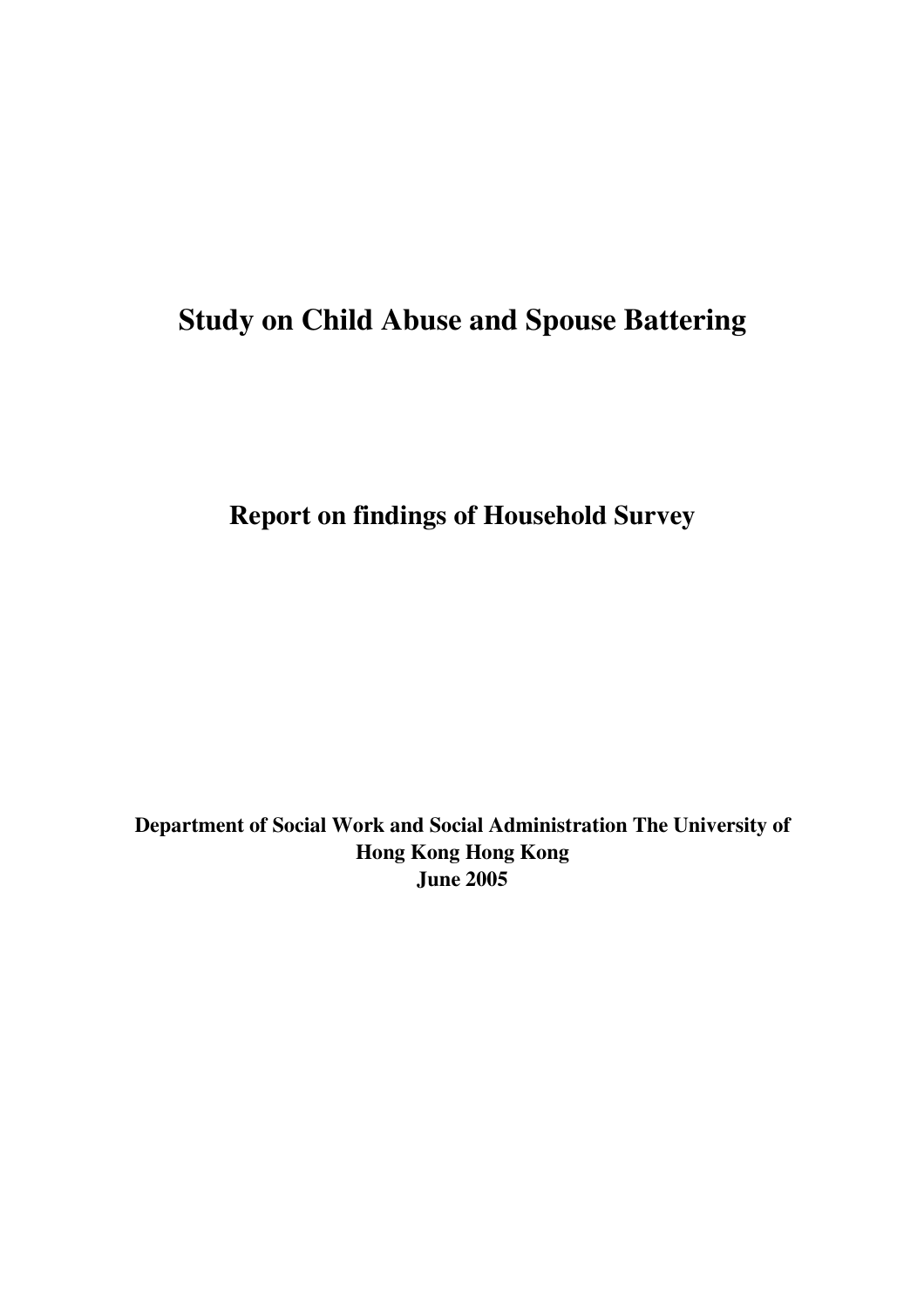#### **PRINCIPAL INVESTIGATOR**

Chan, Ko Ling, Ph.D. Department of Social Work & Social Administration, The University of Hong Kong

#### **RESEARCH TEAM**

Mr. Yip Hak Kwong Mr. Paul Lau Tat Chi Miss Ruby Lo Tsz Fung Mr. Richie Chu Tze Kin Ms Windy Liu Siu Fung Miss Cathy Siu Cheuk Ki Mr. Jerry Li Ka Wai Policy 21 Ltd., The University of Hong Kong

#### **Enquiries**

Department of Social Work & Social Administration, The University of Hong Kong, Pokfulam, Hong Kong Tel : (852) 2859-2077 Fax : (852) 2858-7604 Email : eklchan@hku.hk

Suggested citation: Chan, K. L. (2005). *Study on Child Abuse and Spouse Battering: Report on findings of Household Survey.* [A Consultancy Study Commissioned by the SWD of the HKSAR]. Hong Kong: Department of Social Work & Social Administration, the University of Hong Kong.

Final draft: June, 2005

*This study is commissioned by the Social Welfare Department and funded by Lotteries Fund*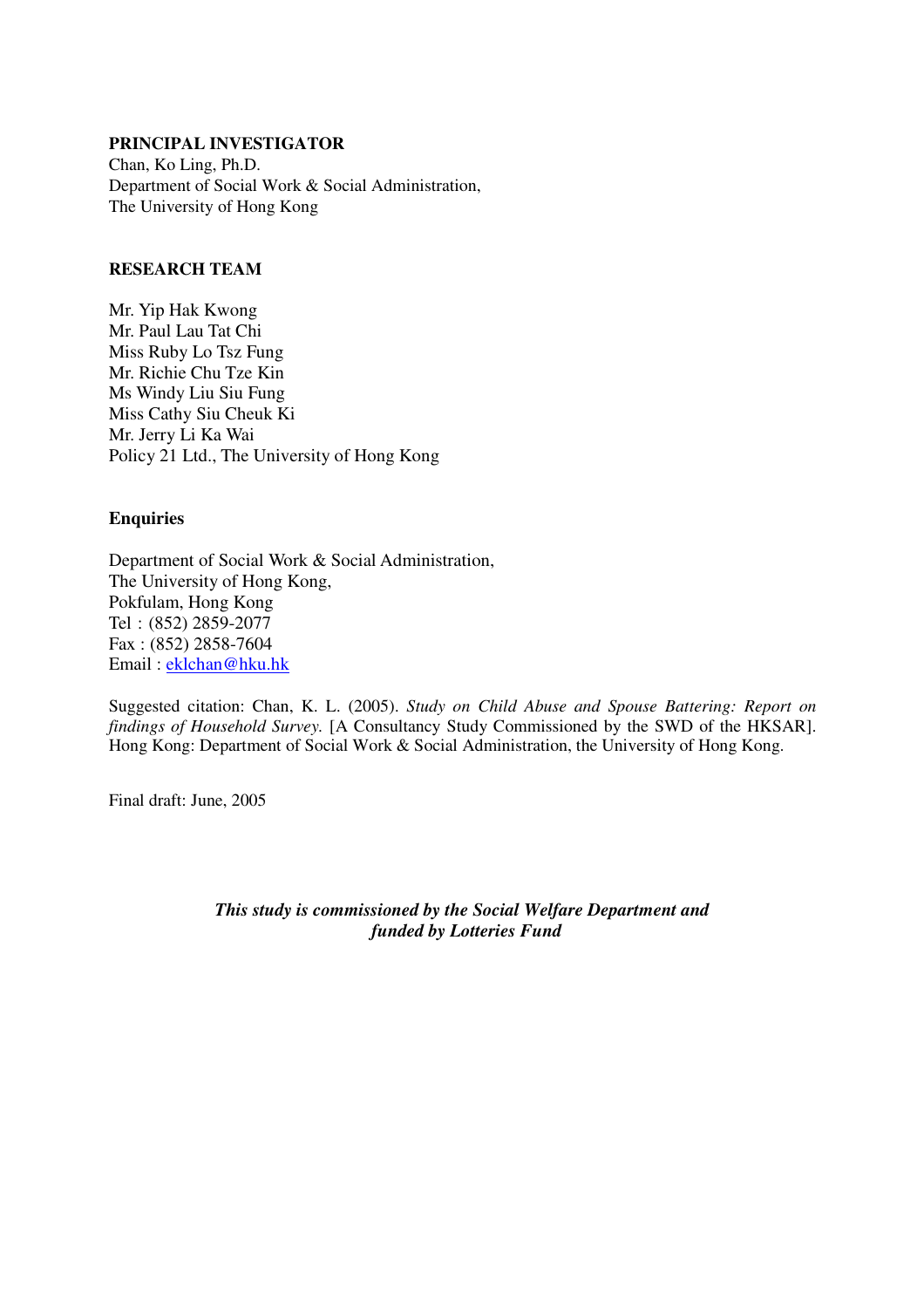#### *Executive Summary*

# *Background*

1. The aim of this research is to study different types of child abuse and spouse battering, including physical abuse, sexual abuse, psychological abuse, neglect (for child abuse only) as well as multiple abuses. More specifically, the objectives of the research include, inter alia, to the estimation of the incidence and prevalence rates of child abuse and spouse battering in Hong Kong and the analysis of the demographic, social, psychological and family profile of perpetrators and victims.

2. Findings presented in this report, which are based on a territory-wide household survey, provide a comprehensive and up-to-date report on the prevalence and incidence of child abuse and spouse battering in Hong Kong. In terms of scale and coverage, it is the first of its kind ever conducted in Hong Kong. In addition, survey findings on the profile of perpetrators and victims, as well as risk factors identified in the survey, are presented.

# *Survey Methodology*

# *Data collection approach*

3. Information on domestic violence is usually collected through the administrative records maintained by government departments and other welfare agencies dealing with spouse battering and child abuse. To supplement information from administrative channels, information on the victims of domestic violence is also collected through household surveys. The merit of conducting household surveys is that it can include reported and unreported incidents of domestic violence. Through the survey, information on the prevalence of domestic violence can be obtained, based on respondents' recall of incidents that have happened to them.

4. To reduce reluctance of the respondents in answering questions on domestic violence, the revised version of the Conflict Tactics Scales (CTS) was used in the study. In administering the Scales, the respondents were first asked items on positive conflict tactics involving reasoning before being prompted for more aggressive and violent acts. This helped warm up the interview. This method could reduce resistance on the part of the respondents in co-operating in the survey. The CTS2 comprises 39 items on 5 sub-scales, namely negotiation, psychological aggression, physical aggression, injury and sexual coercion.

5. In addition, the Parent-Child Conflict Tactics Scale (CTSPC) was used to obtain information on child abuse. Apart from physical or non-physical violence, child abuse may also take the form of neglect.

#### *Data collection method*

6. The household survey method involving face-to-face interview was adopted in the study. By collecting information from the household survey, it is possible to cover both reported and unreported incidents of domestic violence, as well as families with (the violence group) and without domestic violence (the non-violence group). Information obtained from the survey will permit analysis of the prevalence and incidence of child abuse and spouse battering, as well as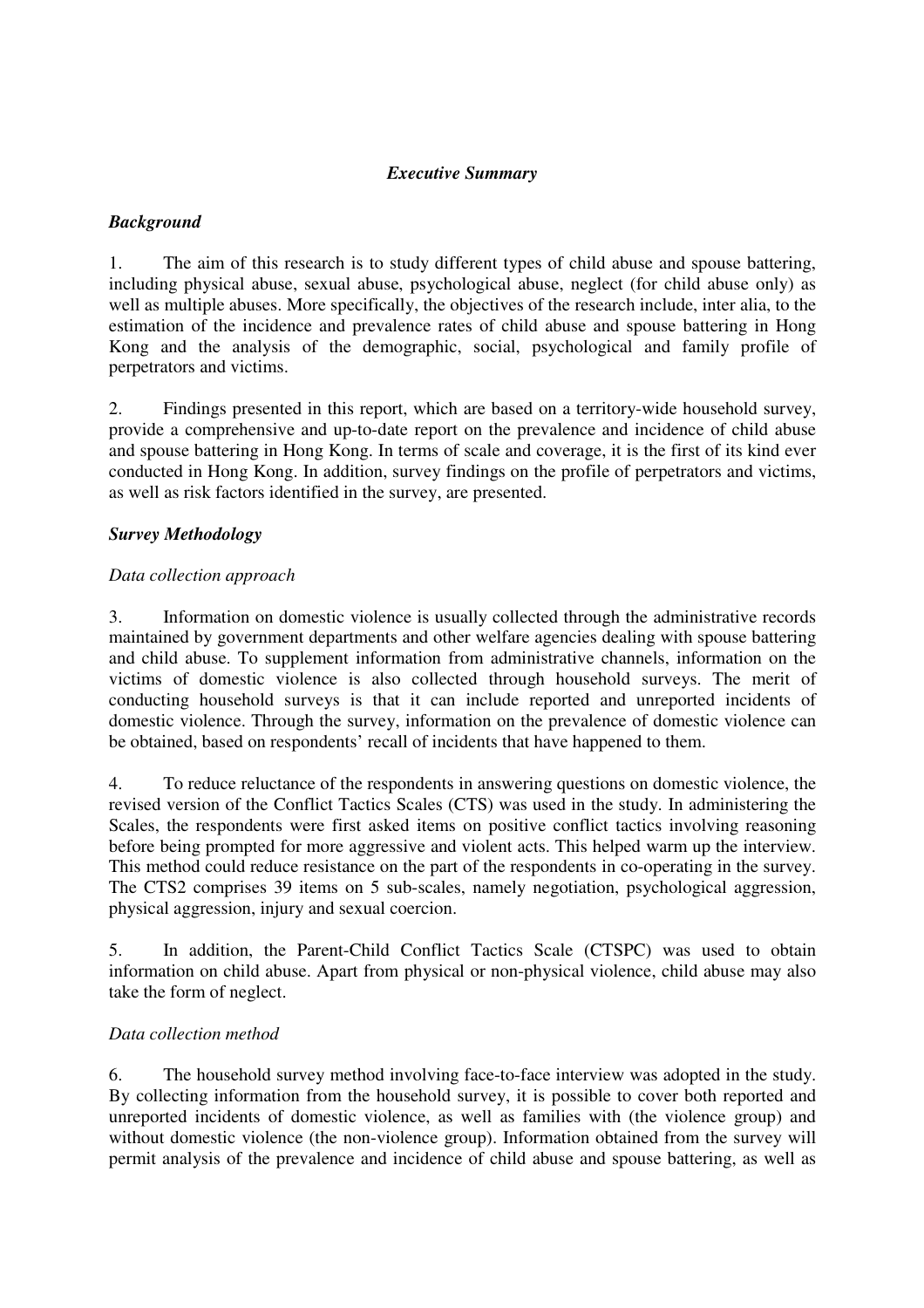factors leading to incidence or otherwise of child abuse and spouse battering.

7. To facilitate data collection and encourage the respondents to answer the questions frankly and fully, three different interview methods were used, as follows:

- a) For most questions which were not sensitive, the usual, direct interview method was used, during which the interviewers asked the questions and dropped down answers given by the respondents;
- b) For questions which were a bit sensitive, the interviewees were shown the questions and asked to respond by checking the appropriate boxes in the questionnaire, with assistance provided by the interviewers. By doing so, the interviewers did not have to read out the questions;
- c) For questions on sensitive issues, the interviewees were asked to complete a self-administered questionnaire. The completed questionnaires were inserted into a folder in such a way that the interviewers were unable to know the answers given by the respondents. The role of the interviewers was to explain the questions to the respondents and to remind the respondents of the need to answer all questions.

8. For respondents who could not read or understand the questions, the direct interview method had to be adopted. With the use of the above interviewing methods, it is believed that reluctance on the part of the respondents to answer sensitive questions could be minimized.

# *Sample design*

9. In the survey, the sampling frame used was based on the frame of quarters maintained by the Census and Statistics Department, which includes the Register of Quarters and the Register of Segments. A two-stage stratified sample design was adopted, with the records in the frame of quarters first stratified by geographical area and type of quarters. For the first stage, a stratified random sample of quarters was selected. In the second stage, all members aged 12 or above in households in the sampled quarters with children and/or spouse were enumerated.

#### *Questionnaire design*

10. Five different sets of pre-designed structured questionnaires were used in collecting information from different groups of respondents. In designing the questionnaires, reference was made to information obtained from in-depth interviews and focus group discussions and views obtained from Social Welfare Department and the Advisory Group on the Study on Child Abuse and Spouse Battering. The questionnaires were also pre-tested before implementation.

11. As discussed above, the revised Conflict Tactics Scales (CTS2) and a number of measurement scales were used in the household survey. Briefly, the questionnaire has three main components: an introductory section with demographic questions, the Revised Conflict Tactics Scales to provide the data on the four aspects of spousal violence, and the Personal and Relationships Profile to provide data on 21 aspects of etiology.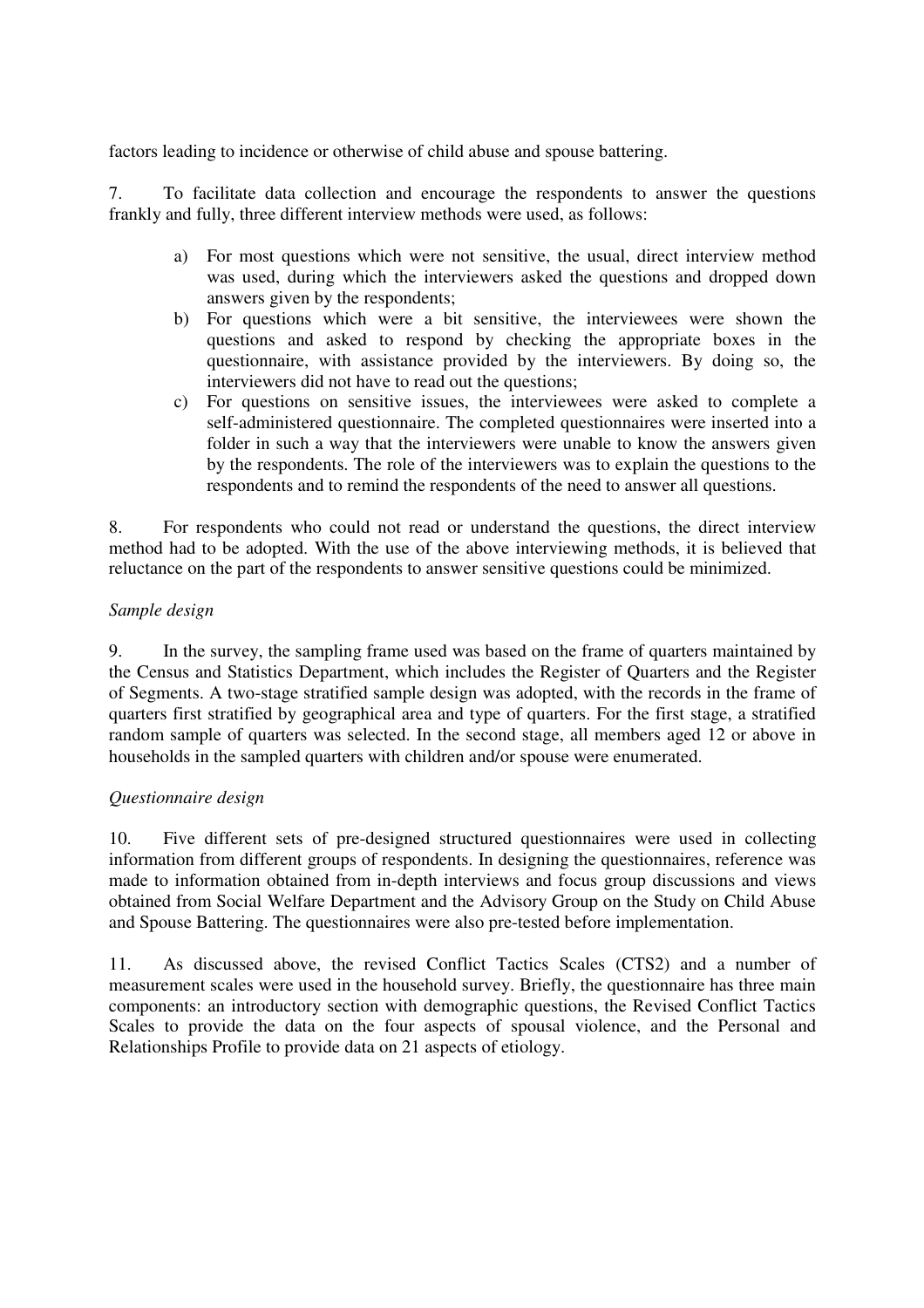# *Enumeration results*

12. The survey was conducted during the period from December 2003 to August 2004. A total of 9,707 quarters were sampled, out of which 1,812 were found to be invalid and 5,565 successfully enumerated. A total of 5,049 and 2,062 respondents were interviewed using respectively the adult and child questionnaires. The overall response rate achieved was 71%. For households enumerated, not all eligible respondents could be interviewed for various reasons. It is estimated that about 78% of eligible respondents were successfully interviewed.

# *Child Abuse*

*Ever prevalence and annual prevalence of child abuse* 

# Physical assault

13. About 45% of child respondents indicated they had ever encountered physical assault by either of or both their parents. This ever prevalence rate of physical assault was slightly higher for male than for female, but the difference was not statistically significant. The bulk of the physical assault was minor in nature, with about 41% of child respondents indicated that they had ever encountered minor physical assault.

14. The ever prevalence rate for very severe physical assault was about 9%. The rate was slightly higher for male than for female respondents, but the difference was statistically not significant.

15. About 23% of child respondents indicated they had encountered physical assault by either of or both their parents during the 12 months prior to enumeration. This annual prevalence rate of physical assault was slightly higher for female than for male, but the difference was not statistically significant. The bulk of the physical assault was minor in nature, with about 19% of child respondents indicated that they had encountered minor physical assault during the 12 months prior to enumeration.

16. The annual prevalence rate for very severe physical assault was about 4%. The rate was slightly higher for female than for male respondents, but the difference was statistically not significant. The rate of very severe physical assault carried out by mother was also slightly higher for female than for male respondents, and the difference was statistically significant.

#### Psychological aggression

17. About 72% of child respondents indicated they had ever encountered psychological aggression by either of or both their parents. This ever prevalence rate of psychological aggression was slightly higher for female than for male, but the difference was not statistically significant.

18. About 58% of child respondents indicated they had encountered psychological aggression by either of or both their parents, during the 12 months prior to enumeration. This annual prevalence rate of psychological aggression was slightly higher for female than for male, but the difference was not statistically significant.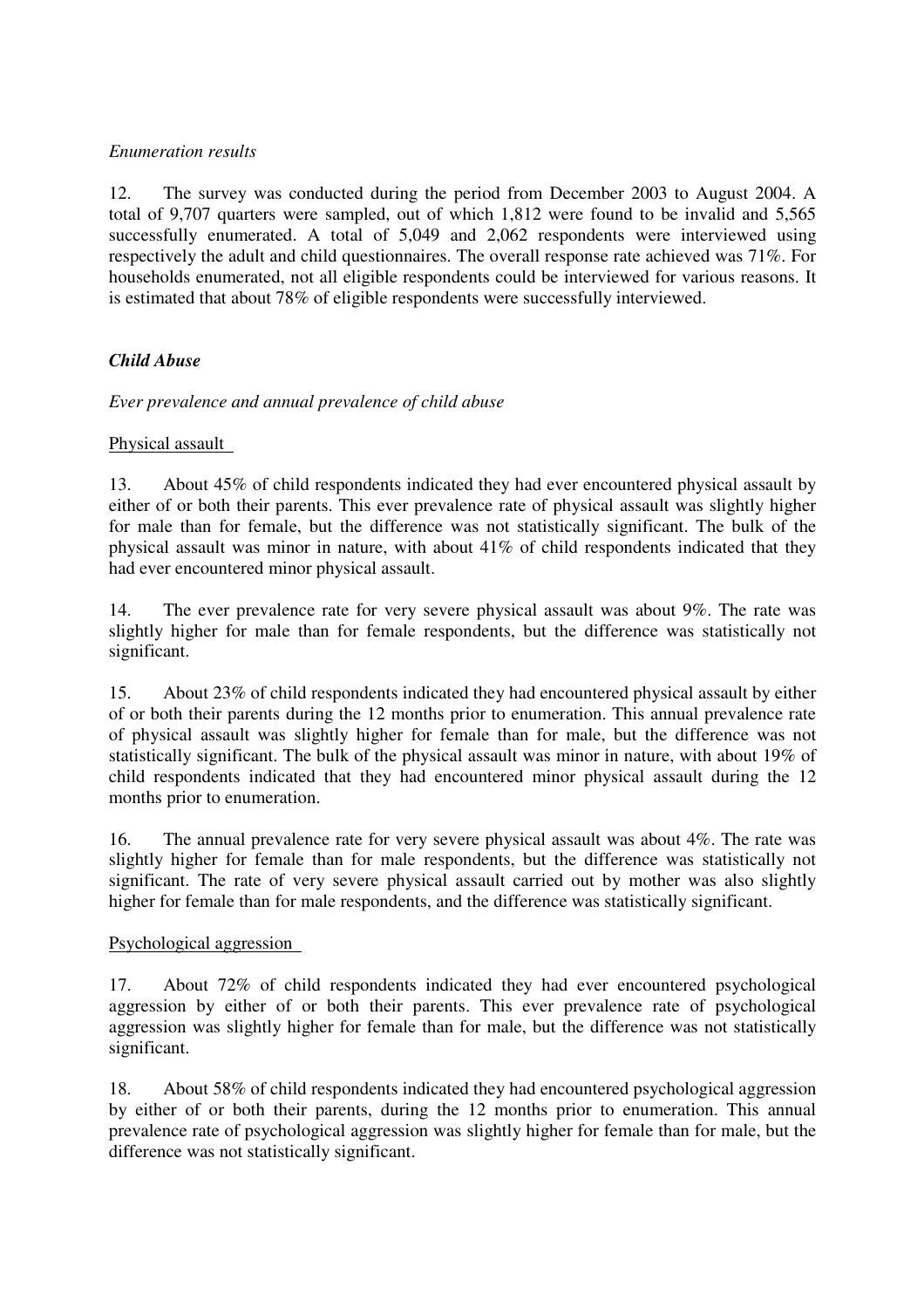# Neglect

19. About 36% of child respondents indicated they had ever encountered neglect by either of or both their parents. This ever prevalence rate of neglect was slightly higher for female than for male, but the difference was not statistically significant.

20. About 27% of child respondents indicated they had encountered neglect by either of or both their parents, during the 12 months prior to enumeration. This annual prevalence rate of neglect was slightly higher for female than for male, but the difference was not statistically significant.

# *Profile of victims of child physical maltreatment*

21. For the purposes of the present analysis, the victims of child abuse refer to those who were severe physically or very severe physically assaulted. In other words, those who had experienced psychological aggression, neglect and/or minor physical assault only are not included for the analysis given in this section.

22. It is estimated that about 29% of child respondents had ever experienced physical maltreatment or severe physical maltreatment. The percentage was slightly higher for male than female, but the different was not statistically significant. The ever prevalence of physical maltreatment carried out by mothers was slightly higher that that by fathers.

#### Demographic characteristics

23. Children in the physical maltreatment group were younger and naturally were attending lower grades at school, as compared with those in the non-physical maltreatment group. The great majority were attending school. Female accounted for a slightly higher proportion in the physical maltreatment group than male. About 18% of the physical maltreatment group was not born in Hong Kong. For those who were not born in Hong Kong, slightly more than half (53%) of them were new immigrants who were in Hong Kong for less than 7 years.

#### Other characteristics

24. The survey data also show the following:

- a) For children in the physical maltreatment group, their attitude towards discipline by parents was less favourable than those in the non-physical maltreatment group, and the difference was statistically significant;
- b) Children in the physical maltreatment group had a lower self-esteem than that for the non-physical maltreatment group, and the difference was statistically significant;
- c) The physical maltreatment group tended to manage their anger violently, as compared with the non-physical maltreatment group. Probably this is the impact of child abuse on the physical maltreatment group, by making them more aggressive to others.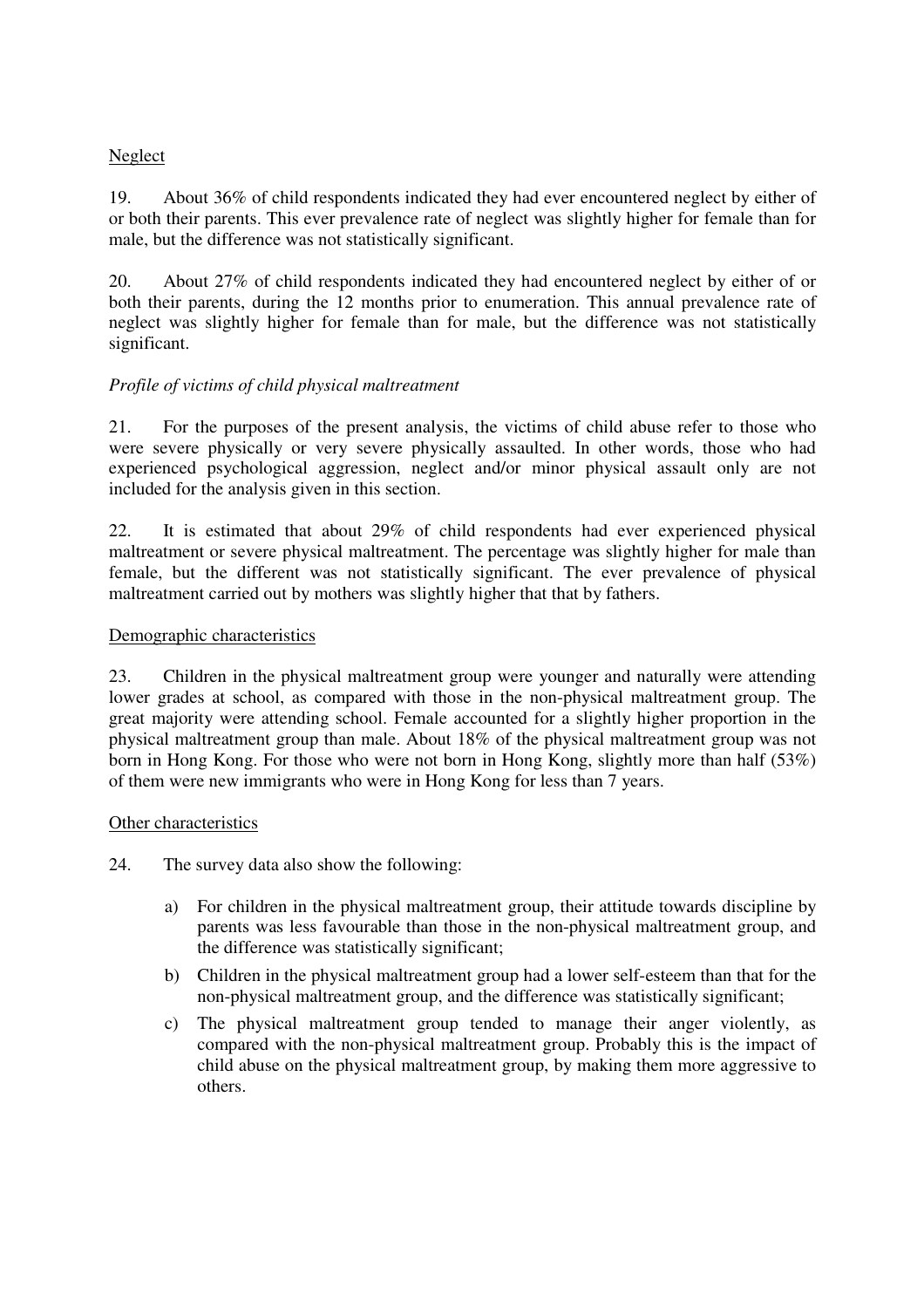# *Profile of perpetrators of child physical maltreatment*

25. Consistent with the approach adopted in classifying victims of child abuse, for the purposes of the present analysis, perpetrators of child abuse refer to their adult respondents who admitted that they had ever physical maltreated or severely physical maltreated their children. This group of perpetrators accounted for 10% of adult respondents who had children. The survey findings also show that about 10% of adult respondents had ever physical maltreated their children; 2% had ever severely physical maltreated children.

# Demographic characteristics

26. The socio-economic characteristics of perpetrators of child physical maltreatment were quite similar to those of non-perpetrators, except that perpetrators of child physical maltreatment had relatively lower level of education, as compared with non-perpetrators; and that a relatively higher proportion of them was self-employed and recipients of CSSA. To distinguish perpetrators from non-perpetrators, other factors will have to be examined, and this will be discussed in the section below.

# *Risk factors*

# Violence between parents of victims

27. A much higher proportion of children in the physical maltreatment group had seen domestic violence between their parents, compared with those in the non-physical maltreatment group. About 48% of those in the physical maltreatment group had seen physical assault between their parents during the 12 months prior to enumeration, as compared with about 10% for the non-physical maltreatment. About 29% of the physical maltreatment group had seen physical injury resulting from battering between their parents during the past 12 months prior to enumeration, as compared 3% for the non-physical maltreatment group. 84% of the physical maltreatment group had seen psychological aggression between their parents during the 12 months prior to enumeration, as compared with 51% for the non-physical maltreatment group. The difference between the physical maltreatment and non-physical maltreatment groups was statistically significant.

#### Dual violence of perpetrators

28. About 37% of perpetrators of child physical maltreatment admitted that they were also perpetrators of spouse battering. The percentage was higher than that for non-perpetrators (14%). The difference between the perpetrator and non-perpetrator groups was statistically significant.

29. About 36% of perpetrators of child physical maltreatment admitted that they were also victims of spouse battering. The percentage was higher than that for non-perpetrators (13%). The difference between the perpetrator and non-perpetrator groups was statistically significant.

#### Personal and relationships profile of perpetrators

30. The average scores in the personal and relationships profile of physical maltreatment group were lower than those of non-physical maltreatment group only in respect of social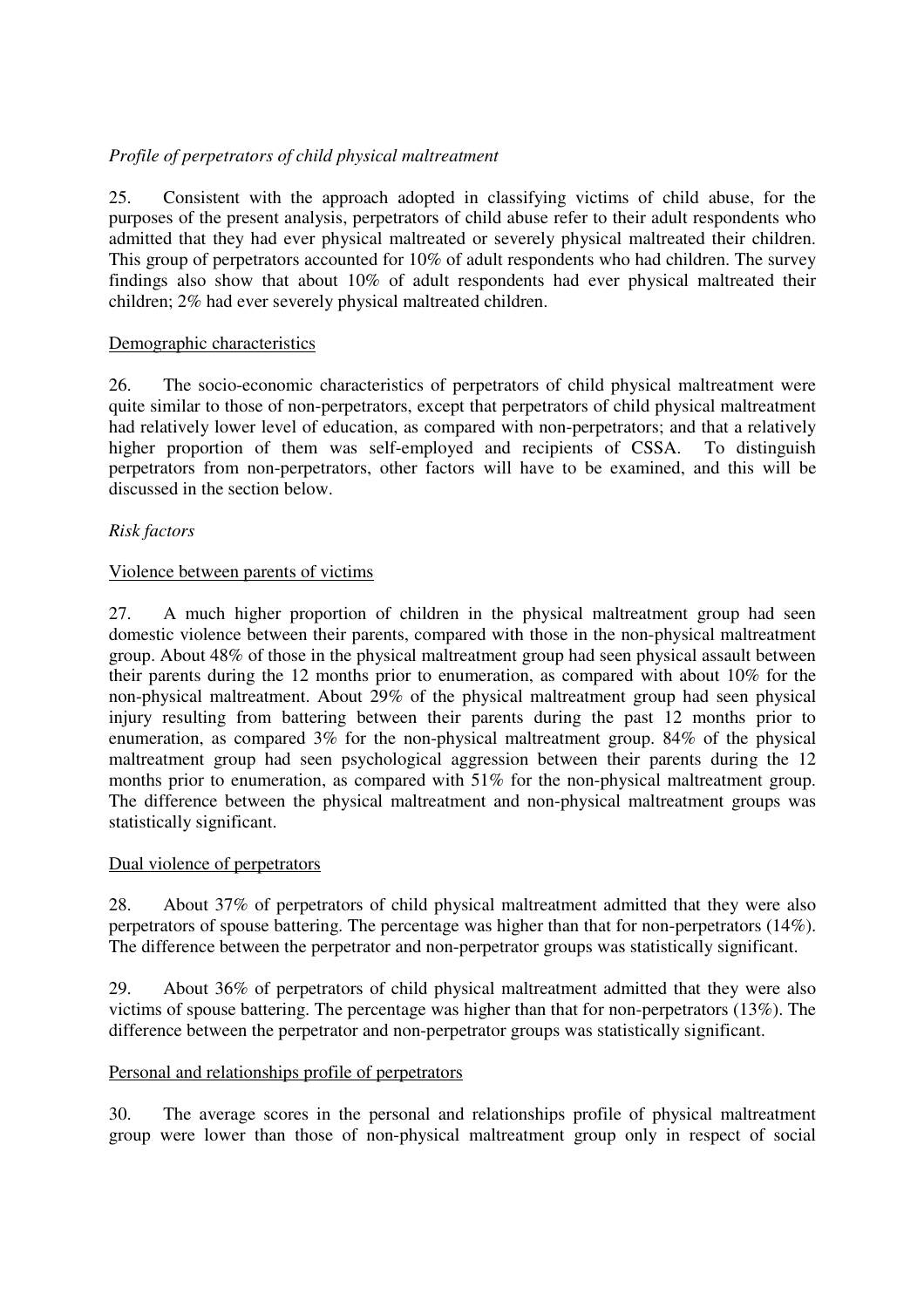desirability, self-esteem, support and anger management, and the difference was statistically significant. For other sub-scales, the average scores of the physical maltreatment group were higher than those of non-physical maltreatment group. The difference was statistically significant for all sub-scales, with the exception of the sub-scales face.

# *Spouse Battering*

# *Ever prevalence and annual prevalence of spouse battering*

# Physical assault

31. The percentage of respondents who reported that they were ever physically assaulted by their spouses (9.6%) was slightly lower than the percentage of respondents who said that they had ever physically assaulted their spouses (10.8%). Female respondents had a slightly higher rate of having assaulted their spouses than male respondents, and the difference is statistically significant. Most physical assaults were minor in nature.

32. About 4.5% of respondents reported that they were physically assaulted during the 12 months prior to enumeration, which was lower than the percentage of respondents who said that they had physically assaulted their spouses (5.5%). Most of physical assaults were minor in nature. The difference between male and female respondents was not statistically significant.

# Physical injury

33. The percentage of respondents who reported that they were physically injured caused by their spouses (3.7%) was slightly lower than the percentage of respondents who said that they had physically injured their spouses (4.3%). Female respondents had a slightly higher rate of having been injured by or having assaulted their spouses than male respondents. Most physical injuries were minor in nature. The difference between male and female respondents was significant for the rate reported by perpetrator on minor, severe and all kinds of injuries. It should be noted that the percentage for all physical injuries may be smaller than the sum of minor and severe injuries as some respondents reported both minor and severe injuries.

34. About 2% of respondents reported that they were physically injured by their spouses during the 12 months prior to enumeration, which was about the same as the percentage of respondents who admitted that they had physically injured their spouses (2%). Most physical injuries were minor in nature. The difference between male and female respondents was not statistically significant.

#### Sexual coercion

35. The percentage of respondents who reported that they were sexually coerced by their spouses (6.9%) was slightly lower than the percentage of respondents who said that they had sexually coerced their spouses (7.3%). Female respondents had a slightly higher rate of having been sexually coerced by their spouses than male respondents. Most of sexual coercion was minor in nature. The difference between male and female respondents was significant for the rate reported by perpetrators and victims on minor and all kinds of sexual coercion.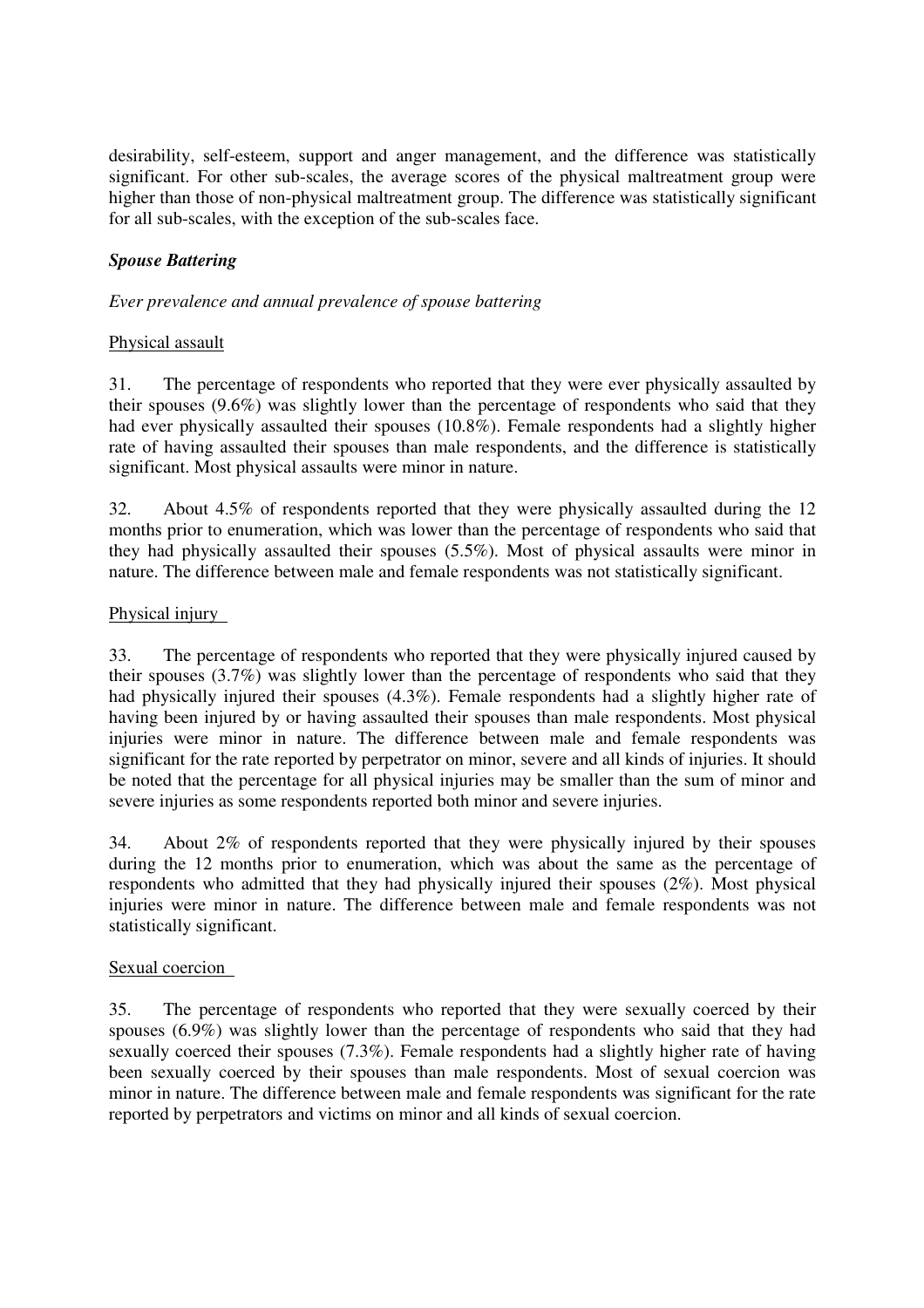36. About 3% of respondents reported that they were sexually coerced by their spouses during the 12 months prior to enumeration. The percentage was almost the same as that for respondents who admitted that they had sexually coerced their spouses (3%). Female respondents had a slightly higher rate of having been sexually coerced their spouses than male respondents. Most of sexual coercion was minor in nature. The difference between male and female respondents was significant for the rate reported by perpetrators and victims on minor and all kinds of sexual coercion.

# Overall spouse battering

37. It is estimated that about 13.9% of respondents were ever battered by their spouses. The percentage of respondents who reported that they had battered their spouses was slightly higher, at 15.1%. A relatively higher proportion of female respondents reported that they had battered or had been battered by their spouses. The difference between male and female respondents was significant for the rate reported by victims.

38. In some households<sup>1</sup>, either the male or female respondents are victims of spouse battering, while in other households, both spouses are victims (as well as perpetrators) of spouse battering. Thus, if households are taken a unit of analysis, the percentage with spouse battering was higher than the percentage of respondents who had ever battered or had ever been battered by their spouses. It is estimated that there were about 20.8% of households with respondents who reported to have ever been battered by their spouses. The percentage of households with respondents who reported to have ever battered their spouses was slightly higher, at 21.7%.

39. About 7% of respondents were battered by their spouses during the 12 months prior to enumeration. The percentage of respondents who reported that they had battered their spouses was slightly higher, at 8%. A relatively higher proportion of female respondents reported that they had battered or had been battered by their spouses during the 12 months prior to enumeration. The difference between male and female respondents was not significant for the rate reported by victims.

40. It is estimated that there were about 10.6% of households with respondents who reported to have been battered by their spouses. The percentage of households with respondents who reported to have battered their spouses was slightly higher, at 11.9%.

# *Profiles of victims and perpetrators of spouse battering*

41. For the purpose of the present analysis, the abused group includes those respondents who reported to have ever physically assaulted, injured or sexually coerced their spouses, or having been physically assaulted, injured or sexually coerced by their spouses. About 18% of the adult respondents belonged to the abused group (including respondents who were victim only, perpetrator only and both victim and perpetrator), and the remaining 82% the non-abused group.

<sup>&</sup>lt;sup>1</sup> A household consists of a group of persons who live together and make common provision for essentials for living. Hence, a household may have more than one respondent. If any respondent in the household reported he/she had battered or had been battered by spouse, the whole household unit would be classified as household with respondents who had battered or had been battered by spouses.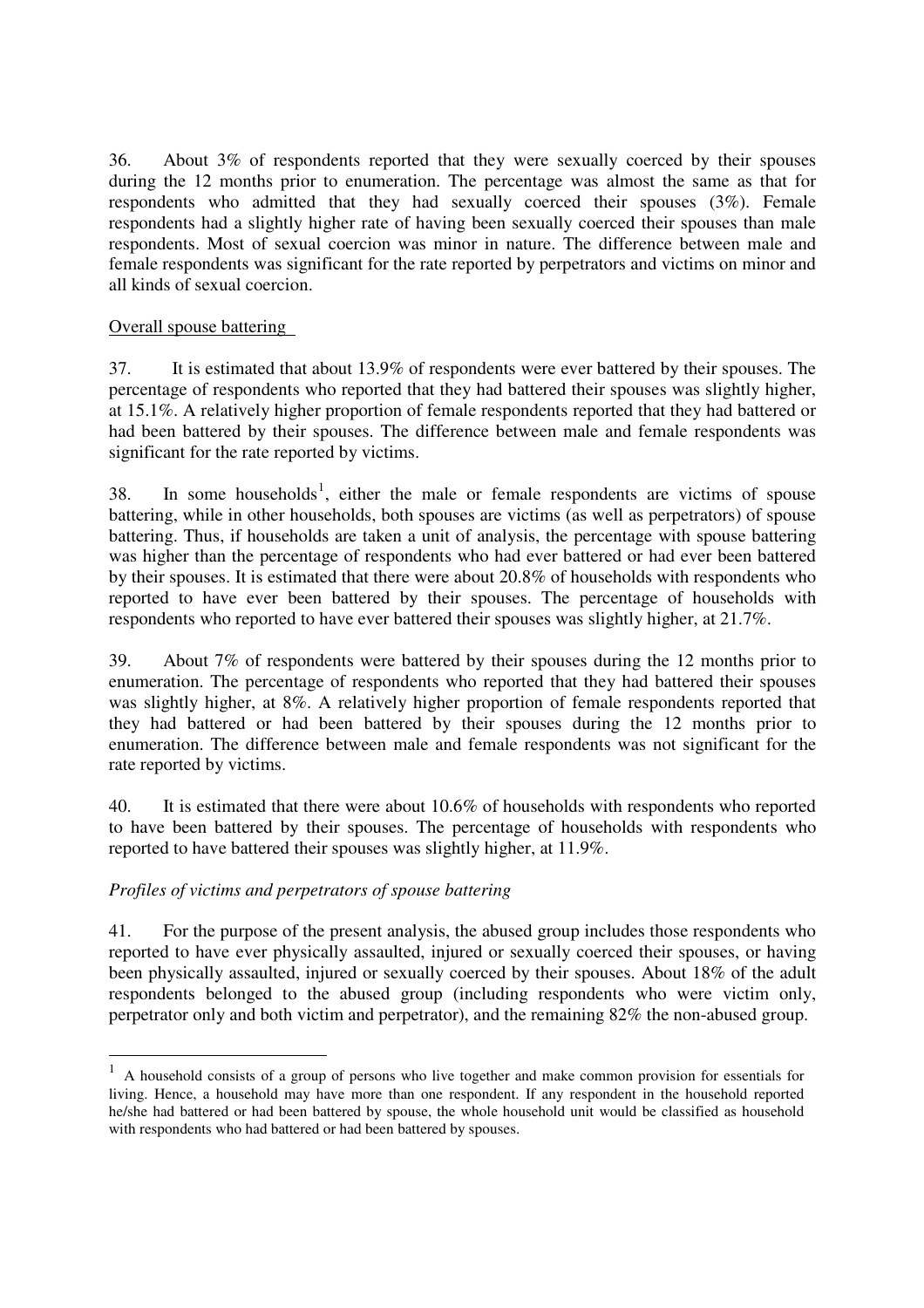# Demographic characteristics

42. Compared with the non-abused group, a relatively higher proportion of victims, perpetrators and those who were both victims and perpetrators were in the age range of 25-55. Perpetrators and those who were both victims and perpetrators were relatively more educated. However, a relatively higher proportion of victims had no schooling. Besides, a higher proportion of perpetrators and those who were both victims and perpetrators were employed. A relatively higher proportion of victims were homemakers. When comparing the monthly income among the non-abused group, victims, perpetrators and those who were both victim and perpetrator, a relatively higher proportion of perpetrators had higher monthly income. For victims and the non-abused group, a relatively higher proportion of them had no income.

# *Help seeking behaviour*

43. The help seeking behaviour of the abused group was different from that of the non-abused group. For emotional disturbance, conflicts with spouses or children, a relatively higher proportion of the abused group, as compared with the non-abused group, would seek help. On the other hand, for more serious conflicts like fight with spouses or children, conflicts or fight with other family members, a relatively lower proportion of the abused group would seek help.

44. A significant proportion of the abused group considered that the various social services like counseling, education or economic support were useful in dealing with domestic violence. The percentage who considered legal aid useful was lowest, at around 22%, while that for those who considered family counseling useful was highest, at around 67%. The percentage of the non-abused group who considered the various social services useful was similar. The percentage was also highest, at 65%, for those who considered family counseling useful, and was also lowest, at 23%, for those who considered legal aid useful.

#### *Risk factors*

#### Personal and relationships profile of perpetrators

45. The average scores of the personal and relationships profile the abused group, including victims, perpetrators and those who were both victims and perpetrators, were lower than those of non-abused group only in respect of social desirability, self-esteem, support (except for the perpetrator only subgroup) and anger management. For the other sub-scales, the average scores of the abused group were higher than those of non-abused group. The differences among their average scores for the various sub-scales were statistically significant.

#### Relationship with spouse

46. The relationship with spouse of the abused group was in general worse than that of the non-abused group. About 60% of the abused group admitted that they had never been disturbed by their spouses in the 12 months prior to enumeration, and the corresponding percentage for the non-abused group was much higher, at 86%. The difference between the abused and non-abused groups, in terms of the frequency of their having been disturbed by their spouses, was statistically significant.